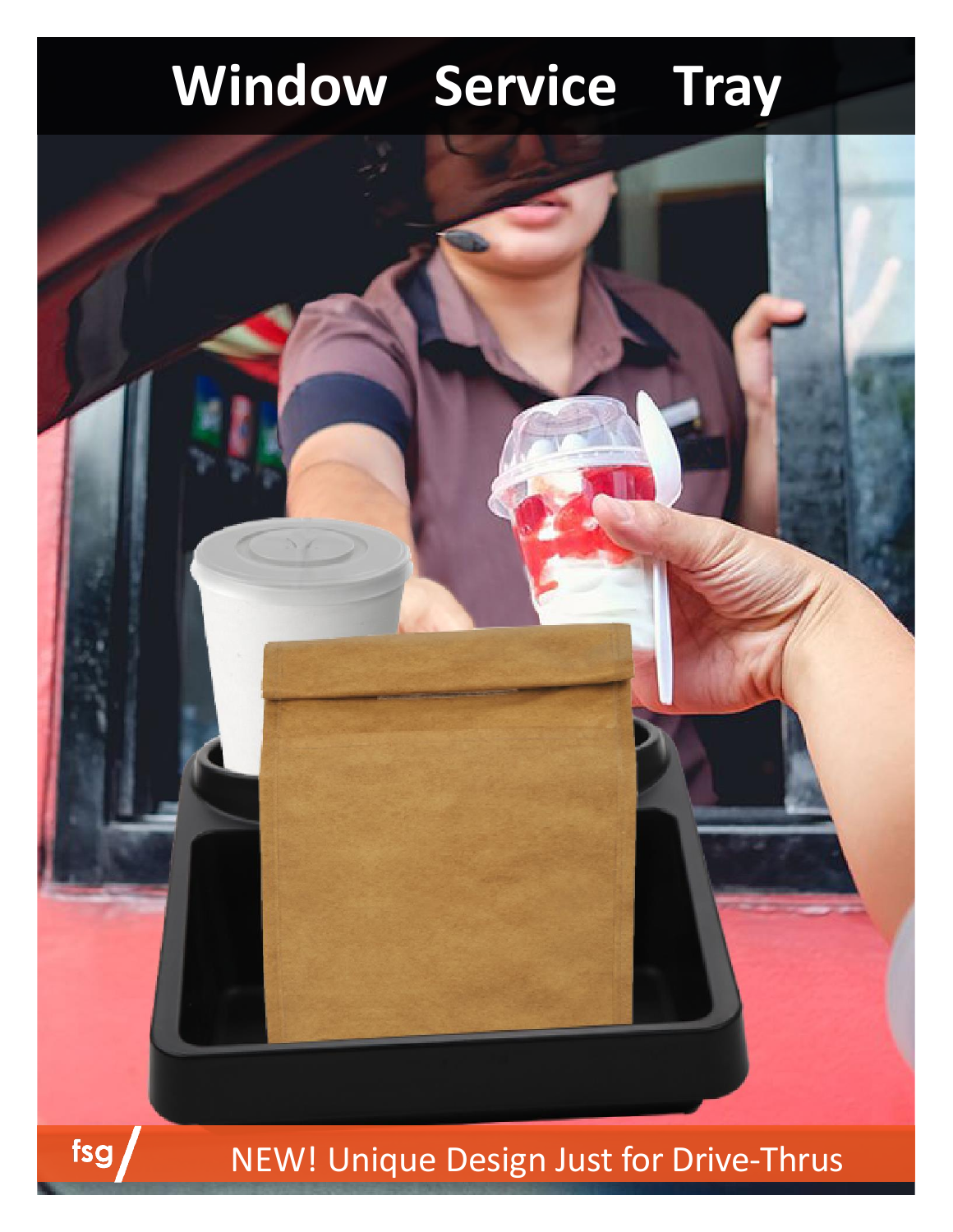### **Window Service Tray**

Designed by G.E.T.'s design team, the new window service tray creates a sanitary solution that's optimal for transfering food orders from employees to guests.

The new window service tray enables a safe, simple contactless handoff of food orders at drive-thrus and other window service areas.

Drink holders placed at the back of the tray offer even weight distribution, unburdening staff and providing a smooth handoff to guests.

Only this new two-cup window service tray provides contactless serving, ergonomic design and operational durability to reduce the risk of infection spread while ensuring safe transfer of beverages.





#### **Reasons to Love**

- Safe, contactless handoff of food orders
- Ergonomicdesign
- Drinks placed in back for even weight distribution
- Solid bottom in serving area means loose

change, sauce packets and other small items stay on the tray

- Secures two beverage cups in place for smooth, safe handoff
- Easily cleaned
- Reduces waste from, and saves money over disposable trays/carriers